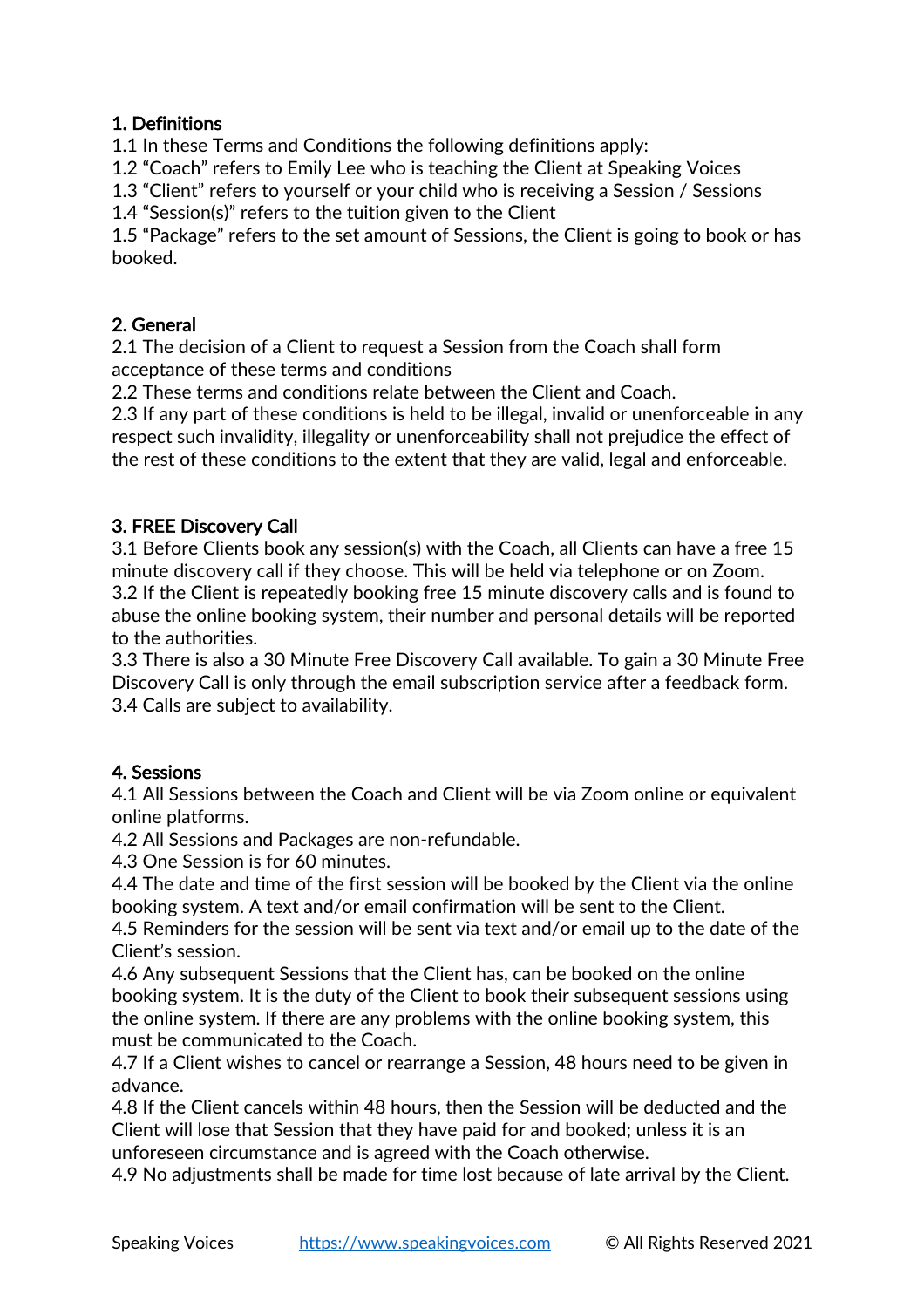4.10 If the Coach needs to cancel a Session, the Client will be informed and the Session will be rearranged to suit both the Coach and Client.

4.11 A session may ended with immediate effect by the Coach, if the Coach notices any inappropriate behaviour by the Client or actual or potential conflict of interest. 4.12 It is the Client's responsibility to take action during the session and in-between

sessions, to ensure that they see an improvement in their progress.

4.13 There may be tasks for the Client to complete in-between Sessions however the Client is not obliged to complete them.

## 5. Packages and Materials

5.1 When purchasing a package, you have 14 days to book your first session with the Coach. This can be done via our online booking system, via email or telephone.

5.2 If the Client buys the Advanced Package, all 3 x 60 minutes must be booked and used within 1 Month from date of the first session.

5.3 If the Client buys the Professional Package, all 5 x 60 minutes must be booked and used within 3 Months from date of the first session.

5.4 If the Client buys the Ultra Package, all 10 x 60 minutes must be booked and used within 5 Months from date of the first session.

5.5 There is an option to buy an extension for the packages if the client feels they need for time to complete all their sessions.

5.6 Booking the Advanced and Professional Packages allow the customer to various materials for the package purchased. This includes the workbook and the PowerPoint slides.

5.7 All materials given to the Client are for educational purposes and are not to be redistributed.

# 6. Face To Face Sessions

6.1 This is only for the Professional Speak In Public Package and these sessions are on a trial period from January 2022 – May 2022.

6.2 These sessions are only available to Londoners who live in Zone  $1 - 6$ .

6.3 This fee will be calculated based upon the distance and time of travel.

6.4 Clients can pay online or with an invoice addressed to them.

6.5 Clients who pay with an invoice must pay the company any monies owed before the sessions can start.

6.6 The client must pay the monies owed to the following details, account number 28728826 and sort code 236972, payable to Speaking Voices.

6.7 The client must arrange the time and location for each of the sessions for the Coach.

6.8 Fees are calculated according to the times stipulated in the session agreed and no adjustment shall be made for time lost because of late arrival by the Client.

6.9 A 15% cancellation fee will be added if the booking of the face-to-face session is cancelled within 48 hour's notice.

6.10 If payments via invoice aren't made by the due date, a daily surcharge of 10% will be added onto the total fee. This will jeopardise the Client's future sessions with the Coach and the Coach can terminate all services for the Client at any given time.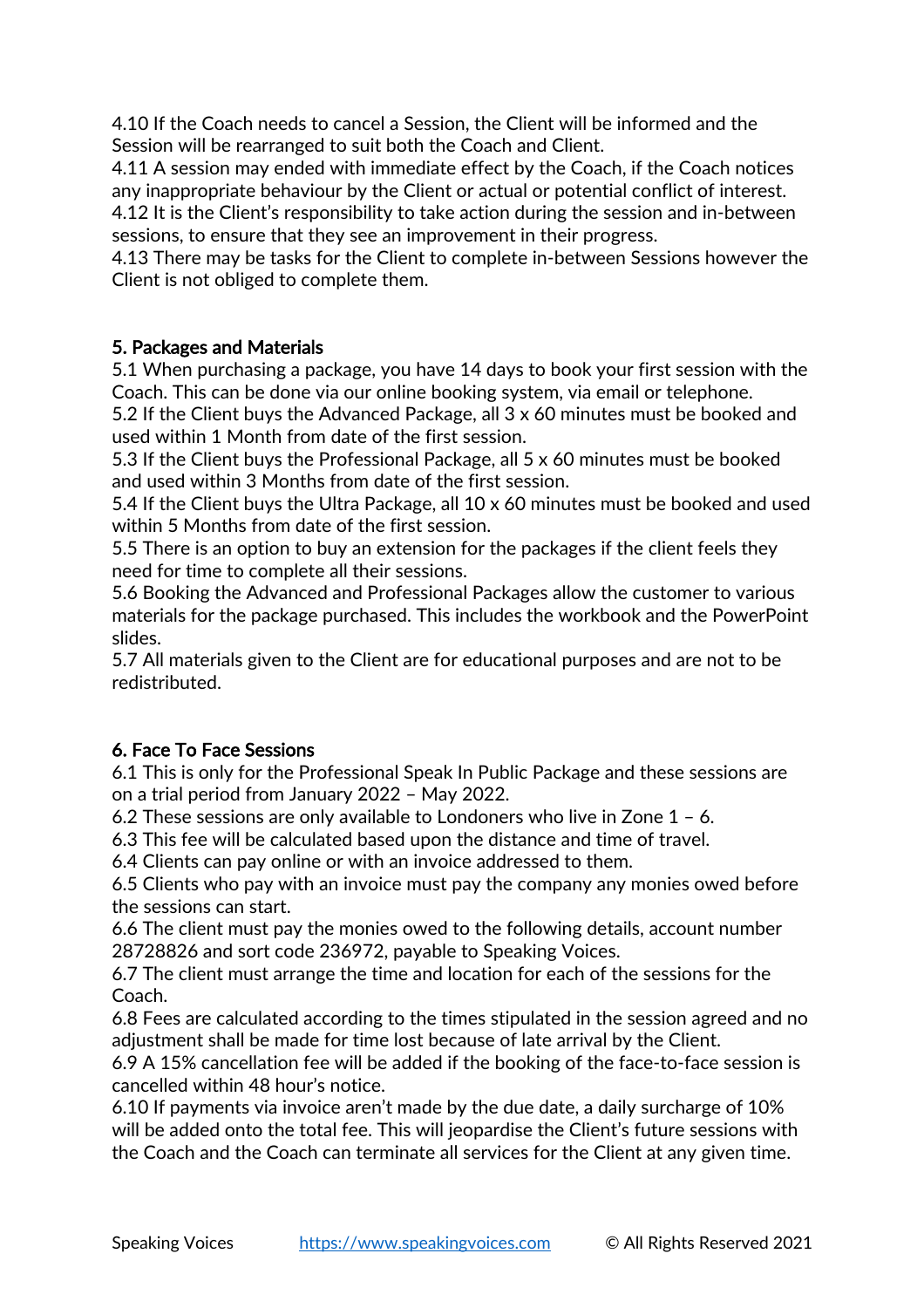## 7. Exchanges and Refunds

7.1 No exchanges for other packages are allowed.

7.2 The Client must give 14 days' notice before a refund is to be given.

7.3 There will be a 15% cancellation fee to each session remaining.

7.4 There will be another 10% administration fee charge to process the refund.

## 8. Discounts

8.1 Discounts are only given to email subscribers who have subscribed to my emails. These can vary from seasonal discounts to the company's annual anniversary.

8.2 Discounts are given upon the company's discretion.

8.3 Only one coupon code can be redeemed per person.

8.4 The coupon code on the email must be entered into the 'Have a coupon code?' field on the booking page for the discount to be deducted from the order.

8.5 The Expiry time and date of discount will be stated on each email provided.

8.6 The discount codes can only applied to the Professional and Ultra courses.

## 9. Data Protection and Confidentiality

9.1 All Sessions between the Coach and Client are confidential.

9.2 The Coach follows the General Data Protection Regulations (GDPR). All personal details are confidential and will be kept for the statutory of 7 years and disposed of once thereafter.

9.3 The Coach will not share or sell any details with any other person.

9.4 All personal information between the Client and the Coach at all times will be confidential.

9.5 Any misuse of the Coach's data above will face sanctions for breaching data protection.

# 10. Law

10.1 These Terms and Conditions and any dispute or claim arising out of or in connection with it or its subject matter or formation (including non-contractual disputes or claims) shall be governed by and construed in accordance with the law of England & Wales.

10.2 Each party irrevocably agrees that the courts of England and Wales shall have exclusive jurisdiction to settle any dispute or claim arising out of or in connection with this agreement or its subject matter or formation (including non-contractual disputes or claims).

# 11. Client Disclaimer

11.1 When the Client understands that when booking a Session(s), it is not a substitute for professional mental health care or medical care and the Session(s) are not intended to diagnose or cure any mental health or medical conditions.